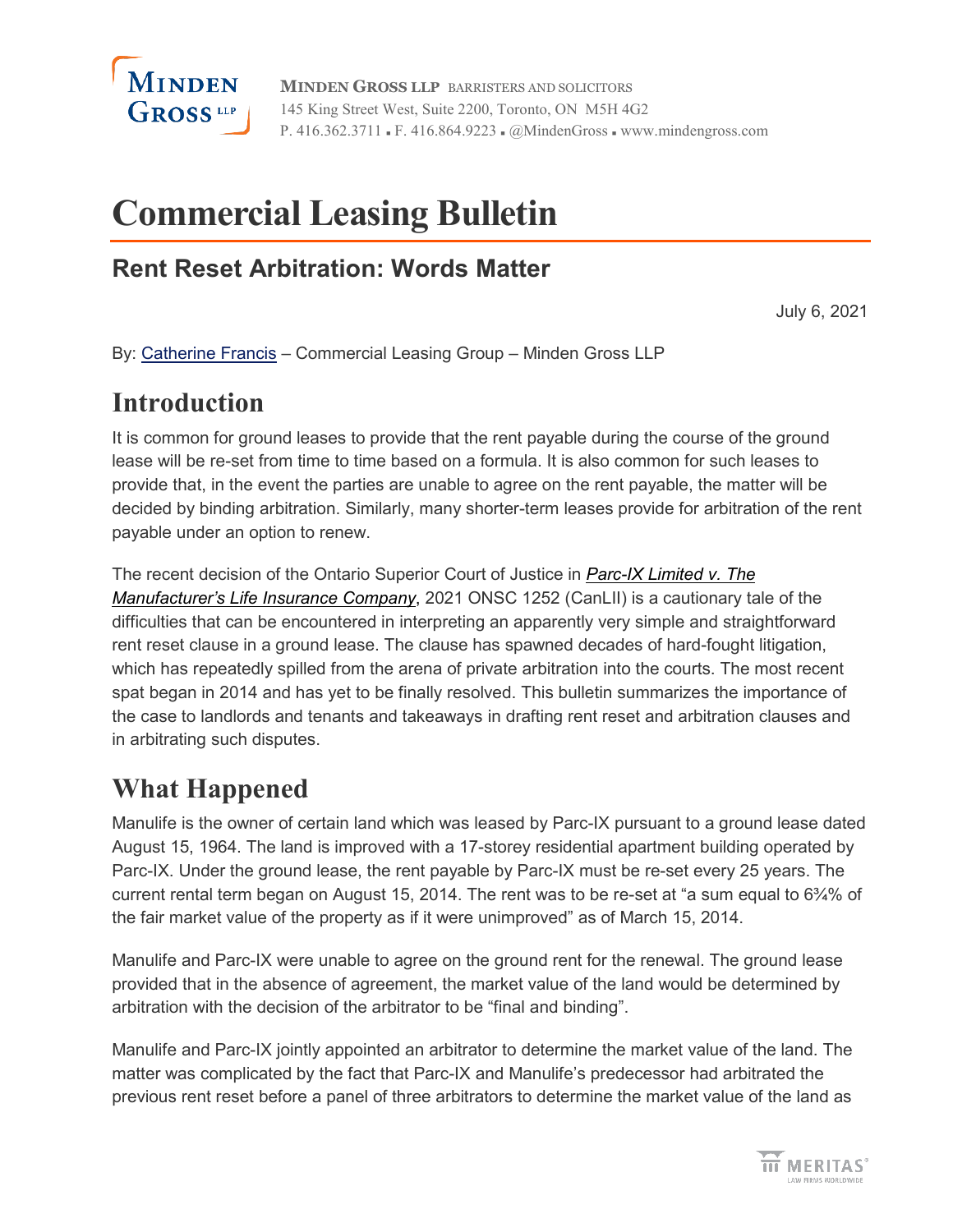

of March 15, 1989. The main issue was whether the value of the land should now be determined based on the land's value as a condominium. The panel held that it should not. The landlord brought a review application before the Divisional Court, which held that the panel should have determined the market value based on the land's condominium value, but deferred to the panel's decision because it was not "patently unreasonable" and therefore could not be set aside.

Fast forward more than 25 years later. Both sides argued that the arbitrator should be bound by the previous decision. Parc-IX argued that the 1990 decision of the previous arbitration panel should apply. Manulife argued that the interpretation of the Divisional Court should apply. So the parties sought a preliminary ruling from Justice McEwen of the Ontario Superior Court of Justice, who ruled in favour of Parc-IX in a decision released on June 15, 2018.

The new arbitrator was then required to interpret the 1964 ground lease, the 1990 decision of the prior arbitration panel, and the 2018 decision of Justice McEwen. The arbitrator ruled in favour of Manulife's proposed interpretation and awarded Manulife almost \$900,000 in costs of the arbitration. This led to a review application before the courts, which was decided by Justice Koehnen in early 2021. He dismissed Parc-IX's complaint and enforced the arbitrator's award.

This is not the end of the story.

## **What's Happening Now**

Parc-IX is now seeking leave to appeal the decision of Justice Koehnen to the Ontario Court of Appeal. There is no automatic right of appeal from a decision to uphold or set aside an arbitrator's award. The proposed appellant must satisfy the Court of Appeal that leave to appeal should be granted. The criteria for leave are not defined and the Court of Appeal typically does not give reasons for its decision. Leave applications can take weeks to months to decide. If leave is granted an appeal decision could be another 6–12 months away.

# **Key Takeaways**

It is beyond the scope of this bulletin to delve into the intricacies of the legal and factual issues in dispute between the parties.

### **Words Matter**

The point of this story is that words matter. A very simple clause in a lease can be open to different interpretations and can result in years (or in this case, decades) of very costly litigation. Every single clause in a lease can be important, sometimes very important, if the events contemplated by the lease come to pass. In the case of a rent reset clause, it is critical to draft the clause very carefully, perhaps with the advice of an experienced valuator.